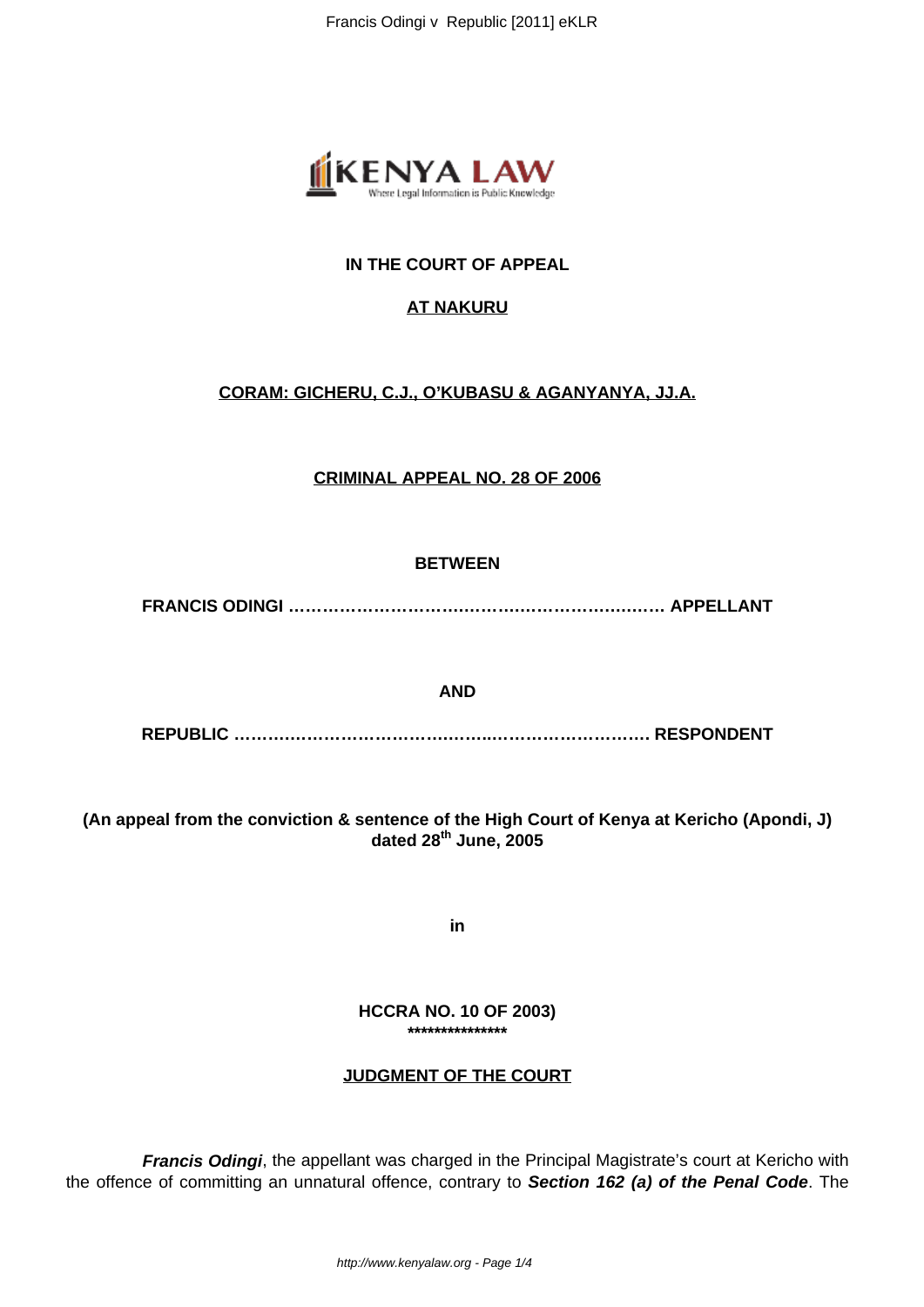particulars of the charge were that on the 18<sup>th</sup> day of October, 2002, in Kericho District of the Rift Valley Province, he had carnal knowledge of **M.O** against the order of nature.

When the appellant was taken to court on  $24<sup>th</sup>$  October, 2002, he admitted the offence by pleading guilty to the charge. Then Inspector of Police Okila, who was conducting the prosecution case, narrated the facts which gave rise to the charge. The appellant replied:

#### "Maelezo ni ya ukweli. - The particulars are correct."

The learned Senior Resident Magistrate (Ombaye) then convicted the appellant on his own plea of guilty. The appellant then mitigated as follows:

"Mimi ni mtoto wa shule. – I am a student."

The learned Senior Resident Magistrate considered the mitigating circumstances and sentenced the appellant to 6 (six) years imprisonment. His appeal to the superior court was dismissed save that the learned Judge (Muga Apondi J) enhanced the sentence from 6 (six) to 14 (fourteen) years imprisonment. He appealed to this Court in a Memorandum of Appeal filed herein and which had 9 grounds all referred to as grounds of mitigation. However, when he appeared before us on 22<sup>nd</sup> February, 2011, the appellant said he was satisfied with the conviction but pleaded for the reduction of the sentence. Mr Omwega, learned Principal State Counsel opposed the appeal stating that although the sentence provided for the offence was 21 years, the appellant was only handed 14 years. We note this is the maximum sentence provided under **Section 162 (a) of the Penal Code**.

**Section 354 (3) (iii) of the Criminal Procedure Code, Chapter 75, Laws of Kenya** provides:

"(b) In an appeal against sentence the High Court can increase or reduce sentence."

However, **Section 354 (6)** specifically provides that:

"6. Nothing in sub section (ii) shall empower the High Court to impose a greater sentence than might have been imposed by the court which tried the case."

 The charge facing the appellant was triable by the learned Senior Resident Magistrate. The sentence provided for the offence is 14 (fourteen) years, but the learned magistrate sentenced the appellant to 6 (six) years imprisonment. He was aware and recorded that the appellant was a first offender and other mitigating circumstances and this is why he handed down 6 (six) years imprisonment. This was a discretionary function and it is our view that since the Attorney General had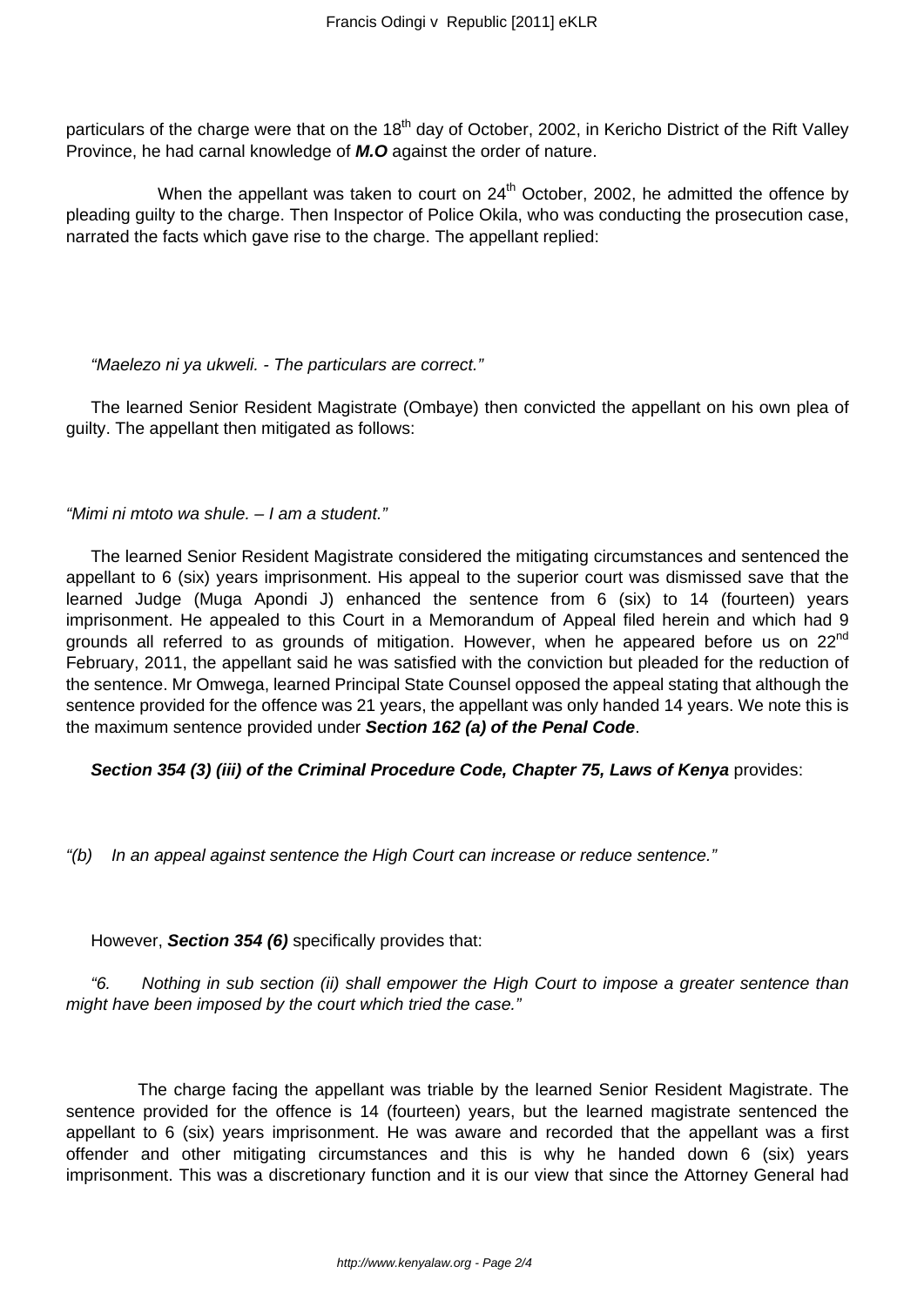not applied for enhancement of the sentence, there were no compelling reasons for the learned Judge to enhance it as he did.

 In the circumstances, we allow this appeal to the extent that the appellant will serve the 6 (six) years sentence imposed by the learned Senior Resident Magistrate on 24<sup>th</sup> October, 2002. This will be the order of the Court.

Dated and delivered at Nakuru this 24<sup>th</sup> day of February, 2011.

**J. E. GICHERU**

**--------------------------**

**CHIEF JUSTICE**

**E. O. O'KUBASU**

**--------------------------**

**JUDGE OF APPEAL**

**D. K. S. AGANYANYA**

**--------------------------**

## **JUDGE OF APPEAL**

I certify that this is a true copy of the original.

DEPUTY REGISTRAR